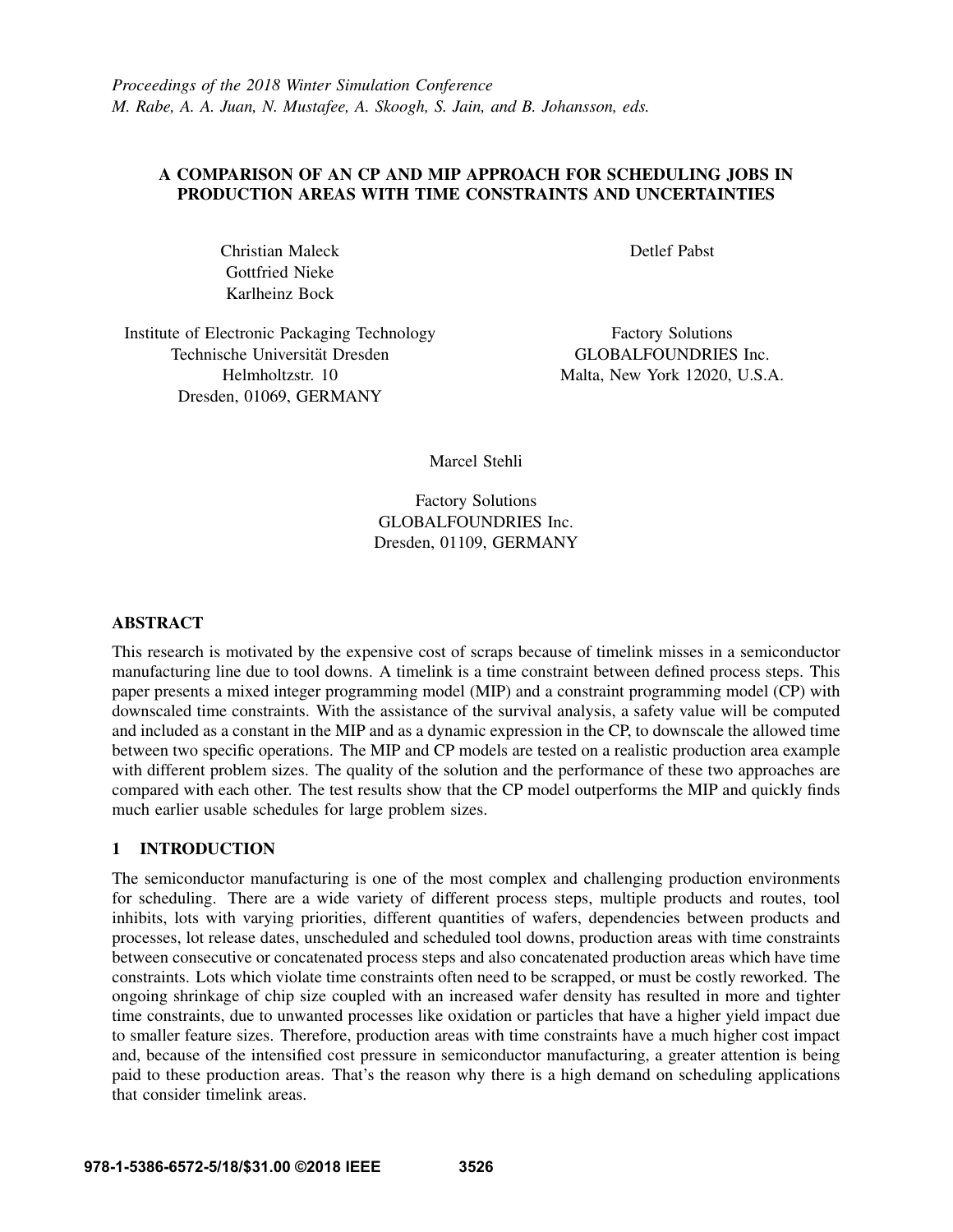#### *Maleck, Nieke, Bock, Pabst, and Stehli*

There is a great number of related work which treats the topic of scheduling. The characteristics for different objective functions and also different kinds of deterministic scheduling formulations can be found in Brucker (2007), Garey et al. (1976), Graham et al. (1979) and Jaehn and Pesch (2014). There are also a few papers which addresses scheduling with time constraints between consecutive process steps in semiconductor manufacturing. The different constellations of time constraints in a wafer fab are analyzed by Klemmt and Mönch (2012). They present a MIP model for flow shop scheduling problems with time constraints. In Klemmt (2012) detailed formulations for numerous problem descriptions in wafer fabs are presented. A two-stage lot scheduling MIP approach, for small problems sizes with time constraints, presented by Yu et al. (2013). In Cho et al. (2014) two MIP formulations with the objective to determine the best gate-keeping decisions, for areas with time constraints are presented and compared with each other. A gate-keeping decision decides when a lot is allowed to enter a timelink area. The MIP formulations presented in Cho et al. (2014) were not subjected to strict time conditions. They are based on a reward and sanction system. The advantage of this approach is that these MIPs are always solvable but the needed computation time to find good solutions is enormous. The needed computation time to find serviceable solution is the major problem for solving large scheduling problems. That's why it is necessary to investigate other solving approaches, like constraint programming (CP). CP is designed to satisfy constraints so that feasible solutions can be found faster. This is necessary for the scheduling of production areas. Basic ideas and how solutions are obtained by CP is described in Vilim et al.  $(2015)$  and Baptiste et al.  $(2012)$ . CP allows to formulate dependencies in production areas and their mathematical generalizations. It is natural and transparent and outperforms some state-of-the-art MIP solver (Rossi et al. (2006)). Wang et al. (2015) compare a CP and a MIP approach for scheduling operating theaters. It is a highly constrained problem which is tested on real life data. It turns out that the CP solution outperforms the MIP while minimizing the makespan. The presented minimization of a weighted sum shows that the MIP works generally a bit better, but if the problem gets to complex, the MIP, in contrast to CP, doesn't find a solution. Nowadays CP is applied for many different types of optimization problems and most of them are scheduling problems. A different approach can be found at Topaloglu and Ozkarahan (2011). They observe a medical resident scheduling problem and compare it with a MIP approach. It results that the MIP only solves problems witch small instances.

In semiconductor industry only a few papers address scheduling with CP. In Ham et al. (2017) a diffusion process area with batch processing and in Ham (2018) a Litho area with batch processing are investigated. They compares a CP with a hybrid model of CP and MIP and also a CP and heuristic approach. It turns out that for batch processes the CP computes good solutions and the hybrid model of CP and MIP underperformed the MIP, but the best solutions are obtained by the combination of CP and the heuristic approach.

The observed problem in Malapert et al. (2012) is a similar batch processing area like in Ham (2018), but less complex. Here also CP outperforms the observed MIP and branch and price algorithm. The challenges to integrate such scheduling methods in a semiconductor fab, is highlighted in Klemmt et al. (2017).

The related work also shows disadvantages of a CP approach. The optimality of a found solution can only be proved very hard and the solution quality depends on the used solver (Vilím et al. (2015)).

In this research the related work of Maleck and Eckert (2017) and Maleck et al. (2017) will be extended by a comparison of a MIP and CP approach. The approaches compare the solution quality of a complex production environment on the basis of three different objective functions, on three different problem sizes.

First the observed scheduling problem with time constraints is described. In subsection 3.1 the used objective functions and the reliability factors are presented. Then the subsections 3.2 and 3.3 introduces the observed MIP and CP model. The test environment and its results are presented in section 4. Finally a short conclusion and outlook is given in section 5.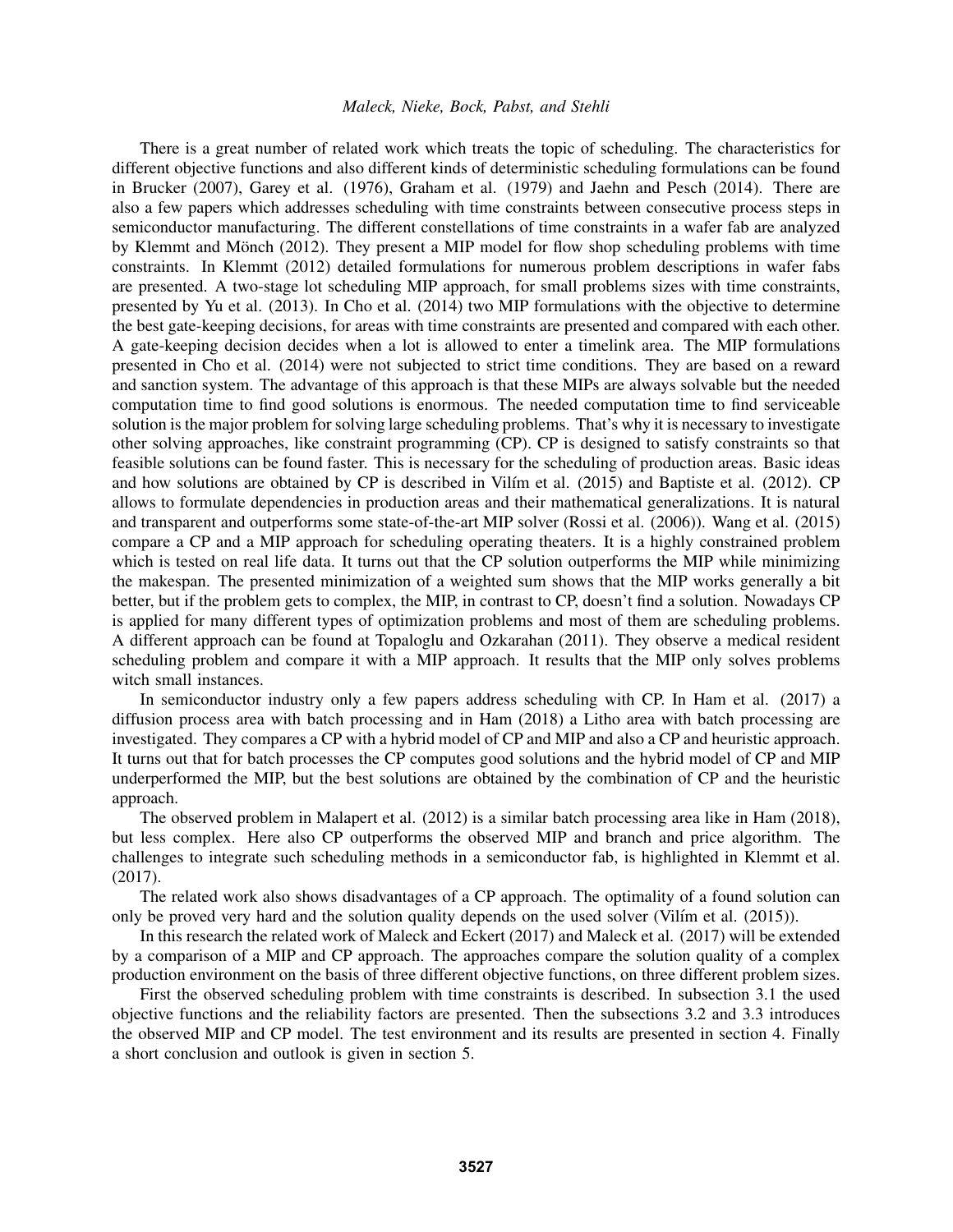### 2 PROBLEM DESCRIPTION

This section describes the observed general scheduling problem. It represents a simplified production area in a semiconductor fab with time constraints. This job shop problem has a set of lots, where a sequence of process steps has to be executed, on a set of single-processing tools. These process steps will also be referred as jobs in this paper. The time constraints are defined between consecutive or concatenated jobs, whereby each lot can have multiple time constraints, also called timelink areas.

The mathematical description is as followed, there is a set of lots  $L := \{L_1, \ldots, L_n\}$ ,  $n \in \mathbb{N}$  that has to be scheduled after a time  $t_0 \in \mathbb{N}$ , which represents the earliest possible scheduling time. Each lot  $l \in L$ represents a set of  $qty_l \in \mathbb{N}$  wafers, with a maximal quantity of 25. Lots have a priority weight  $\omega_l \in \mathbb{N}$ and each lot *l* has its own sequence of jobs  $J_l := \{O_1, ..., O_{o_l}\}$ ,  $o_l \in \mathbb{N}$  that has to be executed. Each job  $O_{l,o}, o \in J_l$  is associated with exactly one process  $g(l,o): J_l \to P$ , where  $P := \{P_1,\ldots,P_g\}, g \in \mathbb{N}$  is a set of processes.

Furthermore, there is a set of available tools  $T := \{T_1, \ldots, T_m\}$ ,  $m \in \mathbb{N}$ . Each tool is a single-tool, which means that only one job can be performed at any given time on a given tool. In this problem, each process  $k \in P$  has its own work center  $W_k^{all} \subseteq T$ ,  $W_k^{all} \neq \emptyset$ ,  $\bigcup_{k \in P} W_k^{all} = T$  with  $t_k = |W_k^{all}|$  qualified tools for this process step. These tools must not be necessary identical. Each job *Ol*,*<sup>o</sup>* must be performed on one tool *t* in the associated work center  $t \in W_k^l$ , where  $W_k^l \subset W_k^{all}$  is a subset of allowed tools for a lot *l* for a process  $k = g(l,o)$ .

The processing time of one Wafer  $p_{k,t}$  for each operation depends on the given process  $k = g(l, o)$  and the working tool *t*. The entire process time of a job  $O<sub>l,o</sub>$  depends also on the quantity of wafers and is defined as

$$
p_{k,t}^l := p_{k,t} \cdot q t y_l. \tag{1}
$$

Each lot  $l \in L$  receives a release date  $r_l$ , which means that it can be scheduled at any point in the future, after the release date.

Furthermore, there exists a constant transport time  $t_{transport} \in \mathbb{N}$  between two random tools. It is assumed that  $t_{transport} \in \mathbb{N}$  is identical for all possible tool combinations

For some lots *l* there are time constraints  $t_{(l,o,q)} > 0$  between defined consecutive or concatenated jobs  $o, q \in J_l$ ,  $o < q$ , which can be formulated as

$$
s_{l,q} \le s_{l,o} + p_{g(l,o),t}^l + t_{(l,o,q)} \qquad l \in L,\tag{2}
$$

where  $s_{l,o}$  is the scheduled start time of job  $O_{l,o}$  and  $t \in W_{g(l,o)}^l$  is the working tool. An example of a Gantt diagram for a lot with a feasible solution, is shown in Figure 1.



Figure 1: Simplified example of a Gantt diagram of a schedule with possible timelinks of a lot  $l \in L$ .

In relation to the SEMI E10 standard, which is described at Thomas Pomorski (2009), six basic equipment states were established. These six equipment states are assigned to basic up or down conditions for the survival analysis, similar to the approach in Maleck and Eckert (2017). The given set of tools are all up, but underlies there specific reliability.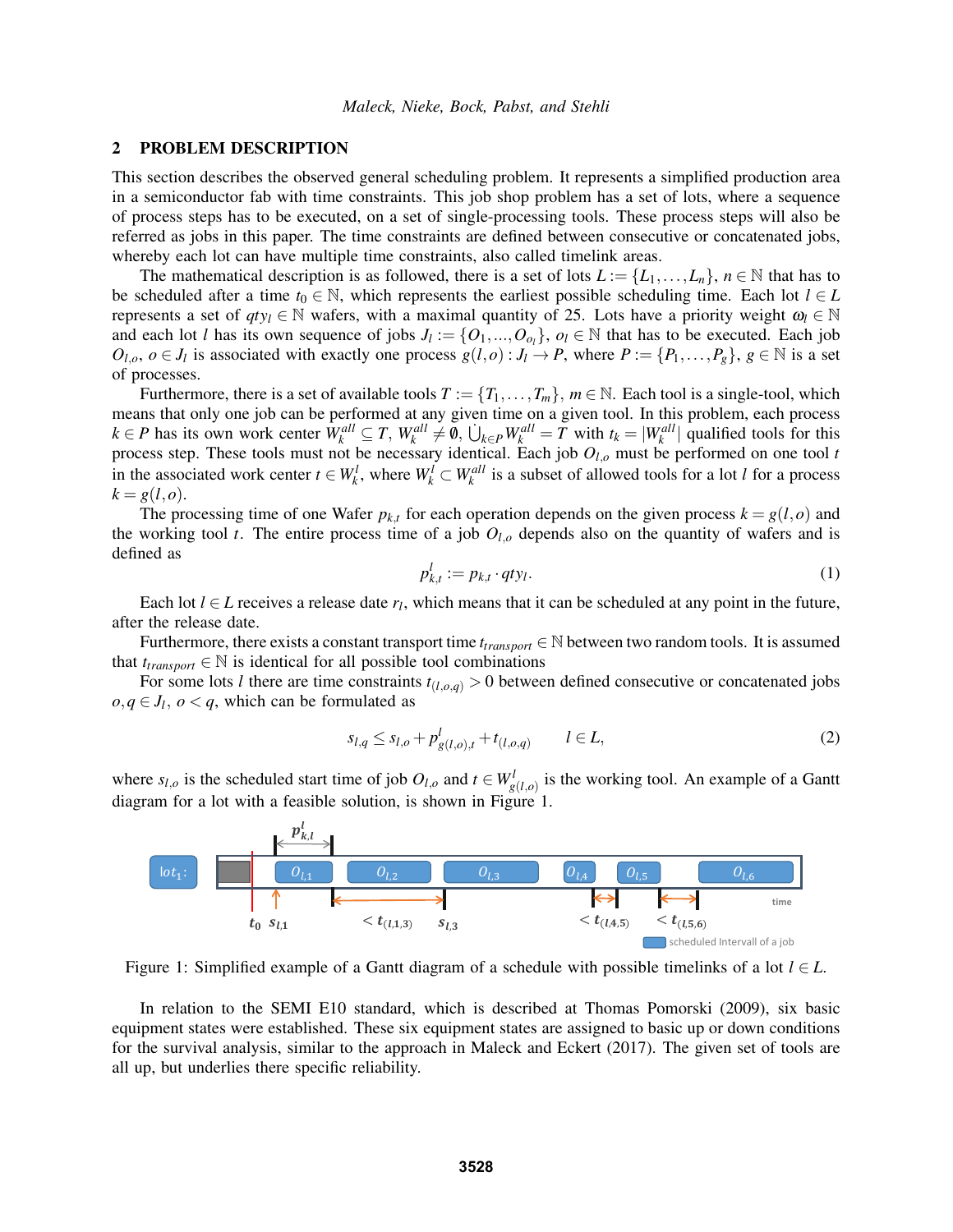## 3 MODEL FORMULATIONS

The following notations are used for the CP and MIP formulation:

| $\boldsymbol{n}$               | $\in \mathbb{N}$                                 | number of lots                                                 |
|--------------------------------|--------------------------------------------------|----------------------------------------------------------------|
| $\boldsymbol{m}$               | $\in \mathbb{N}$                                 | number of tools                                                |
| g                              | $\in \mathbb{N}$                                 | number of processes                                            |
| $\left\langle T\right\rangle$  | $:=\{T_1,,T_m\}$                                 | set of tools                                                   |
|                                | $L := \{L_1, , L_n\}$                            | set of jobs                                                    |
|                                | $P := \{P_1, , P_g\}$                            | set of processes                                               |
|                                | $qty_l \in \{1, 2, , 25\}$                       | quantity of wafers of lot $l \in L$                            |
| $O_l$                          | $\in \mathbb{N}$                                 | number of jobs of lot $l \in L$                                |
|                                | $J_l$ $:= \{O_1, , O_{o_l}\}\$                   | set of jobs of lot $l \in L$                                   |
| $j_l$                          | $\in J_l$                                        | latest processed job of a lot $l \in L$                        |
| $O_{l,o}$ $\in J_l$            |                                                  | <i>o</i> -th job of lot $l \in L$                              |
|                                | $g(l,o) : J_l \to P$                             | process of job $O_{l,o}$ for $l \in L$                         |
|                                | $W_k^l$ $\subseteq W_k \subseteq M$              | set of allowed tools for lot <i>l</i> at process $k = g(l, o)$ |
| $M_{k,t}$ $\in W_k$            |                                                  | <i>t</i> -th tool of $W_k$ for $k = g(l,o)$                    |
| $p_{k,t}$ $\in \mathbb{N}$     |                                                  | process time per wafer of process $k = g(l, o)$ at             |
|                                |                                                  | tool $t \in T$                                                 |
| $p_{k,t}^l$                    | $\in \mathbb{N}$                                 | process time of a job $O_{l,o}$ at tool $t \in W_k^t$ with     |
|                                |                                                  | $k = g(l,o)$                                                   |
| $r_l$                          | $\in \mathbb{N}$                                 | release date of lot l                                          |
| $t_0$                          | $\in \mathbb{N}$                                 | earliest possible scheduling time                              |
|                                | $T_l$ $:= \{(o,q)   1 < o < q \le o_l\}$         | set of timelink areas of lot l with $o, q \in J_l, o < q$      |
|                                | $T^l$ := { $(o,q)   o < j_l \leq q \leq o_l$ }   | entered timelink area of lot l with $o, q \in J_l, o < q$      |
|                                | $t_{(l,o)} \in \mathbb{N}, (l,o) \in T^l$        | enter time of lot l in a timelink area $(o,q) \in T^l$         |
|                                | $t_{(l,o,q)}$ $\in \mathbb{N}, (\, o,q) \in T_l$ | timelink between job $O_{l,o}$ and job $O_{l,q}$ , $l \in L$   |
| $\omega_{l}$                   | $\in \mathbb{N}$                                 | weight of lot $l$                                              |
| $t_{transport} \in \mathbb{N}$ |                                                  | mean transport time between tools                              |
| $K_{\rm}$                      | $\in \mathbb{N}$                                 | a large positive number                                        |

### 3.1 Objective Function

To investigate, how the performance and solution quality of the MIP and CP model depend on different optimization targets, three different objective functions were observed. The first objective function is the minimization of the makespan which is defined as the maximal cycle time of all lots  $l \in L$  of a schedule. Whereby the cycle time is the completion time  $C_l \in \mathbb{N}$  of a lot minus its release date  $r_l$ . It is formulated as

$$
z_1 = \max_{l \in L} \{C_l - r_l\} \to \min. \tag{3}
$$

As second objective function, the normalized weighted cycle time sum, which is abbreviated as NWS, was used

$$
z_2 = \sum_{l \in L} \left( \frac{\omega_l}{q t y_l} \cdot (C_l - r_l) \right) \to \min. \tag{4}
$$

Finally, to get a more practicable and a balanced schedule for semiconductor manufacturing, a weighted and normalized objective function is used and abbreviated as BNWS. It contains the sum of the normalized cycle time sum dependent on the number of its jobs and the sum over the time in timelink areas of each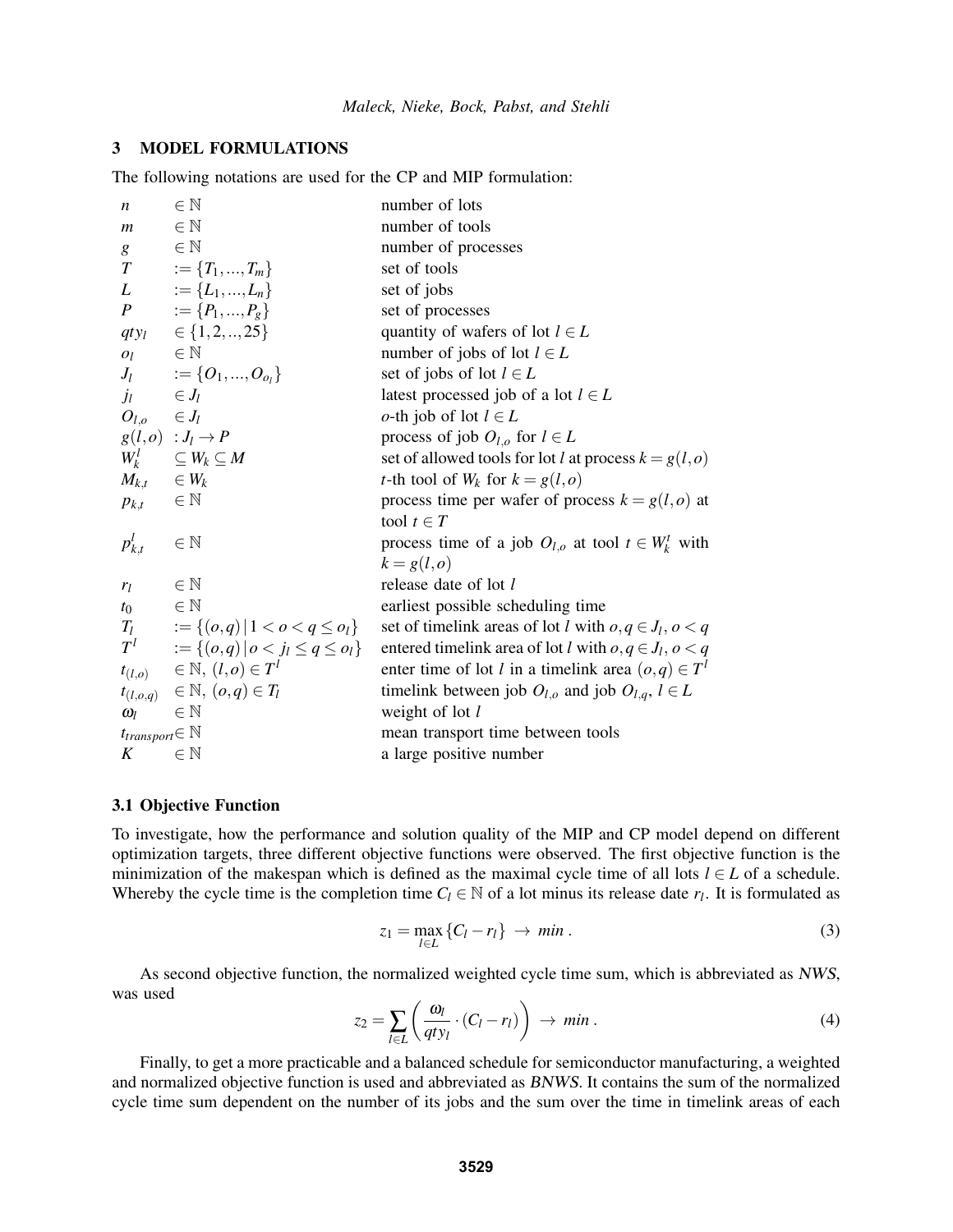lot, which weighted by the lot priority and normalized by its given quantity of wafers. These observed objective is defined as

$$
z_3 = \sum_{l \in L} \left( \frac{\omega_l}{qty_l} \cdot \left( \frac{(C_l - r_l)}{|J_l|} + \sum_{(o,q) \in T_l : o > j_l} (s_{l,q} - e_{l,o}) + \sum_{(o,q) \in T'} (s_{l,q} - t_{l,o}) \right) \right) \rightarrow min
$$
 (5)

whereby  $e_{l,o}$  represents the end time of job  $O_{l,o}$ ,  $s_{l,q}$  represent the start time of job  $O_{l,q}$  and  $o < q$ .

### 3.1.1 Integration of Reliability Factors

To get more robust schedules, as in Maleck et al. (2017), reliability factors are integrated in the CP and MIP model. Similar to the definitions in Maleck and Eckert (2017) and Maleck et al. (2017), the probability that a tool will stay up within the interval  $[t_0, t_0 + \Delta t]$ ,  $\Delta t > 0$  can be formulated with the help of the exponential distribution. So, if in a production area a tool is up at current time  $t_0$ , then the assumed availability of a tool for time period ∆*t* is

$$
V_t(t_0, t_0 + \Delta t) := \mathbb{P}[T > t_0 + \Delta t | T > t_0] = \frac{e^{-\lambda_t(t_0 + \Delta t)}}{e^{-\lambda_t t_0}} = e^{-\lambda_t \Delta t}.
$$
 (6)

where *T* is a single random variable that is continuous and non-negative. It represents the lifetime of a tool and the expectation value  $1/\lambda_t$  is defined as the specific *(Mean Time Before Failures) MTBF* for tool *t* ∈ *T*. For basic details, see Wienke (2010) or Liu (2012). Since  $v_l(t_0, t_0 + \Delta t)$  does not depend on  $t_0$  for the exponential distribution, it is notated as  $v_t(\Delta t)$ .

#### 3.2 MIP Formulation

The developed MIP has four types of decision variables:

 $C_l$  ∈ N cycle time of lot  $l \in L$ *w*<sub>*l*,*o*,*t*  $\in$  {0,1} assignment from job *O*<sub>*l*,*o*</sub> to tool *t*  $\in$  *W*<sup>*l*</sup>, *k* = *g*(*l*,*o*)</sub>  $s_{l,o}$   $\in \{\max\{r_l,t_0\},...,K\}$  starting time of job  $O_{l,o}$ *i* 1 if job  $O_{l,o}$  is scheduled before  $O_{h,q}$ , otherwise 0 and  $(h \neq l)$ 

To integrate the reliability of the tools, a mean availability factor  $\kappa_k$  of  $W_k^l$  for process  $k = g(l, o)$ ,  $l \in$ *L*,  $o \in J_l$  is defined as

$$
\kappa_k := \frac{1}{|W_k^l|} \cdot \sum_{t \in W_k^l} \nu_t(\Delta t) \,,\tag{7}
$$

whereby  $v_t$  is the with (6) calculated availability of a tool  $t \in T$  for the interval  $[t_0, t_0 + \Delta t]$ . The range  $\Delta t \geq 0$  is constant and given. The downscaled time constraint  $t_{(l,o,q)}^{\kappa}$  with  $(l,o,q) \in T$  and  $k = g(l,o)$  for all jobs in front of a timelink area is

$$
t_{(l,o,q)}^{\kappa} := t_{(l,o,q)} \cdot \prod_{i \in o+1,\dots,q} \kappa_{g(l,i)} \qquad \forall l \in L, \ \forall (o,q) \in T_l, \ j_l < o \,, \tag{8}
$$

where  $\prod_{i \in \text{o}+1, \dots, q} \kappa_{g(l,i)}$  is the mean survival probability of consecutive or concatenated process steps.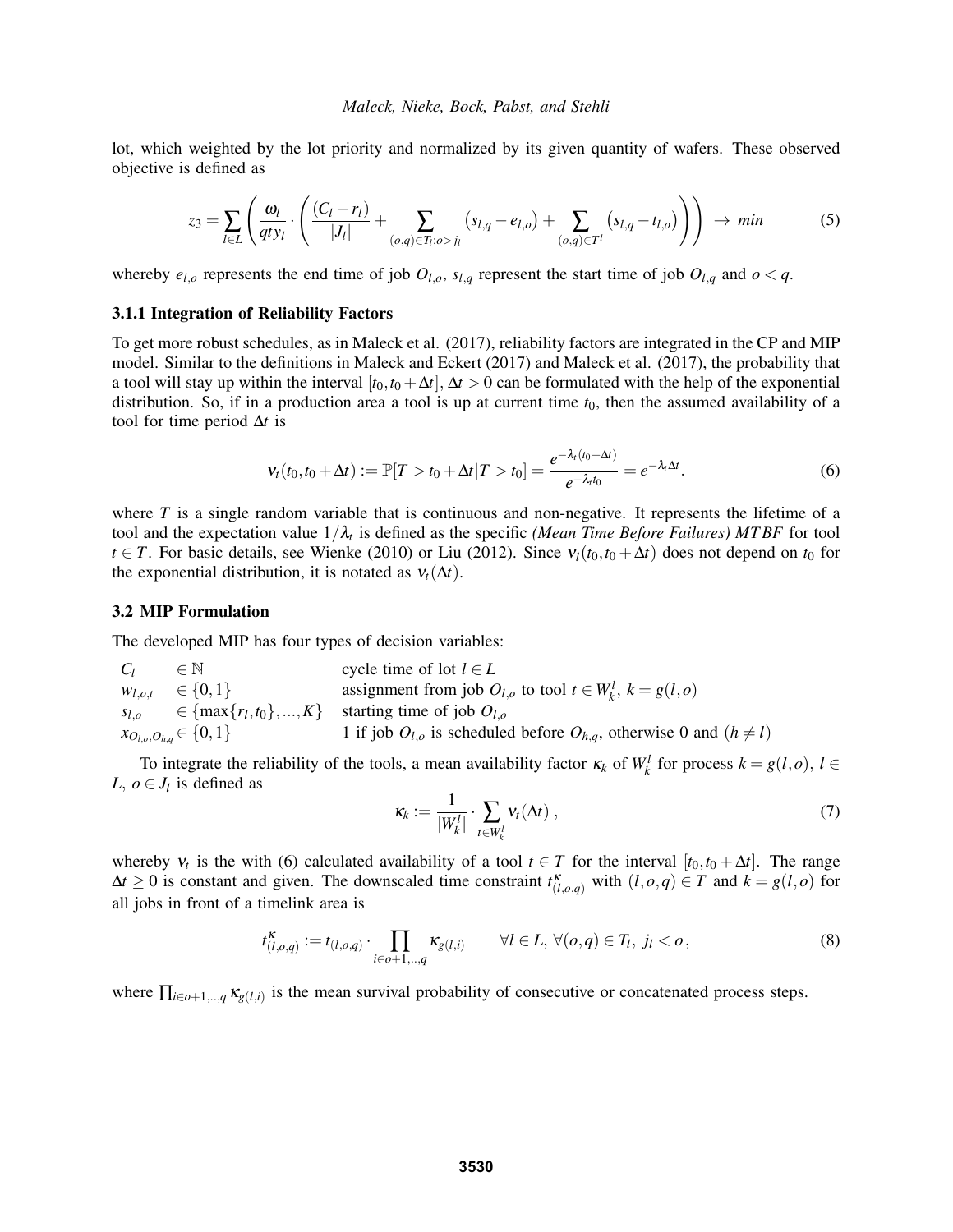#### *Maleck, Nieke, Bock, Pabst, and Stehli*

The objective functions (3), (4) and (5) with  $e_{l,o} := s_{l,o} + \sum_{t \in W_k^l}$  $(w_{l,o,t} \cdot p_{k,t}^l)$  are minimized subject to

$$
s_{l,o_l} + w_{l,o_l,t} \cdot p_{k,t}^l \le C_l \qquad \qquad \forall l \in L, \ \forall t \in W_k^l, \ k = g(l,o_l) \tag{9}
$$

$$
s_{l,o} + w_{l,o,t} \cdot p_{k,t}^l + t_{transport} \le s_{l,o+1} \qquad \forall l \in L, \forall o \in J_l \setminus \{O_{l,o_l}\}, \ j_l < o, \ k = g(l,o) \tag{10}
$$

$$
\sum_{t \in W_k} w_{l,o,t} = 1 \qquad \qquad \forall l \in L, \forall o \in J_l, \ j_l < o \ k = g(l,o) \tag{11}
$$

$$
s_{l,q} - e_{l,o} \le t_{(l,o,q)}^{\kappa} \qquad \forall l \in L, (o,q) \in T_l, j_l < o \qquad (12)
$$

$$
s_{l,q} - t_{l,o} \le t_{(l,o,q)} \qquad \forall l \in L, (o,q) \in T^l \tag{13}
$$

$$
K(w_{l,o,t} - x_{O_{l,o},O_{h,q}} - 1) + s_{h,q} + p_{g(h,q),t}^h \cdot w_{h,q,t} \le s_{h,q} \qquad \forall l, h \in L, l < h, \forall t \in W_{g(l,o)}^l \cap W_{g(h,q)}^h,
$$
\n
$$
\forall o \in J_l, o > j_l, \forall q \in J_h, q > j_h
$$
\n
$$
(14)
$$

$$
K(w_{h,q,t} + x_{O_{l,o},O_{h,q}} - 2) + s_{l,o} + p_{g(l,o),t}^{l} \cdot w_{l,o,t} \leq s_{l,o} \qquad \forall l, h \in L, l < h, \forall t \in W_{g(l,o)}^{l} \cap W_{g(h,q)}^{h}, \tag{15}
$$

Due to the range of  $s_{l,o} \in \{\max\{r_l,t_0\},...,K\}$  it is ensured, that each job is scheduled after  $t_0$  and the lot release date  $r_l$ . The Constraints (9) and (10) restricts the objective function and consider the sequence of the process steps of a lot. Equation (11) ensures that each job is executed exactly once by a given lot. Inequalities (14) and (15) assure that only one lot can be scheduled on a given tool at a given time. Constraint (12) and (13) represent the time constraints between consecutive or concatenated process steps.

### 3.3 CP Formulation

An efficient CP model needs to exploit the features of the used CP Optimizer. The IBM ILOG CP Optimizer provides specialized variables and constraints, which are used to describe the CP model. For further details of these specialized features please refer to IBM (2017) or the papers of Laborie and Rogerie (2008) and Laborie (2009). We formulate a parallel singe-processing tool problem with timelink areas into a CP as followed. First, this CP has three types of decision variables.

| interval $job_{l,o} \in [\max\{r_l,t_0\},\infty)$                                                                                                                                                    | $\forall l \in L, \, \forall o \in J_l$ | interval of a job    |
|------------------------------------------------------------------------------------------------------------------------------------------------------------------------------------------------------|-----------------------------------------|----------------------|
| interval <i>job</i> <sup>t</sup> <sub>Lo</sub> optional $\in$ [max $\{r_l, t_0\}$ , $\infty$ ) size $p_{k,t}^l$ $\forall l \in L$ , $\forall o \in J_l$ , $\forall t \in W_k^l$ job to tool interval |                                         |                      |
| variable $v(job_{l,o}) \in (0.5, 1]$                                                                                                                                                                 | $\forall l \in L, \, \forall o \in J_l$ | survival probability |
|                                                                                                                                                                                                      |                                         | of a job             |

Because of the range definition of the interval  $job<sub>l,o</sub>$  it is ensured, that each job is scheduled after  $t_0$ and the lot release date *r<sup>l</sup>* .

The reliability factors for tools in the CP model, are dynamical and the range ∆*t* depends on the the end time  $endOf(job<sup>t</sup><sub>l,o</sub>)$  of a job-tool interval  $job<sup>t</sup><sub>l,o</sub>$  and is defined as

$$
\mathbf{v}_t(job_{l,o}^t) = e^{\left(-\lambda_t \cdot (endOf(job_{l,o}^t) - t_0)\right)},\tag{16}
$$

where  $\lambda_t = \frac{1}{MTBF_t}$ ,  $l \in L$ ,  $o \in J_l$  and  $t \in W_k^l$ . The downscaled time constraint  $t_{(l,o,q)}^k$  with  $(l,o,q) \in T$  and  $k = g(l, o)$  for all jobs in front of timelink is

$$
t_{(l,o,q)}^{\kappa} = t_{(l,o,q)} \cdot \prod_{i \in o+1, \dots, q} \mathbf{v}(job_{l,o}), \tag{17}
$$

where  $\prod_{i \in \text{O+1}, \ldots, q} v(j \circ b_{l,\text{o}})$  is the survival probability of consecutive or concatenated process steps.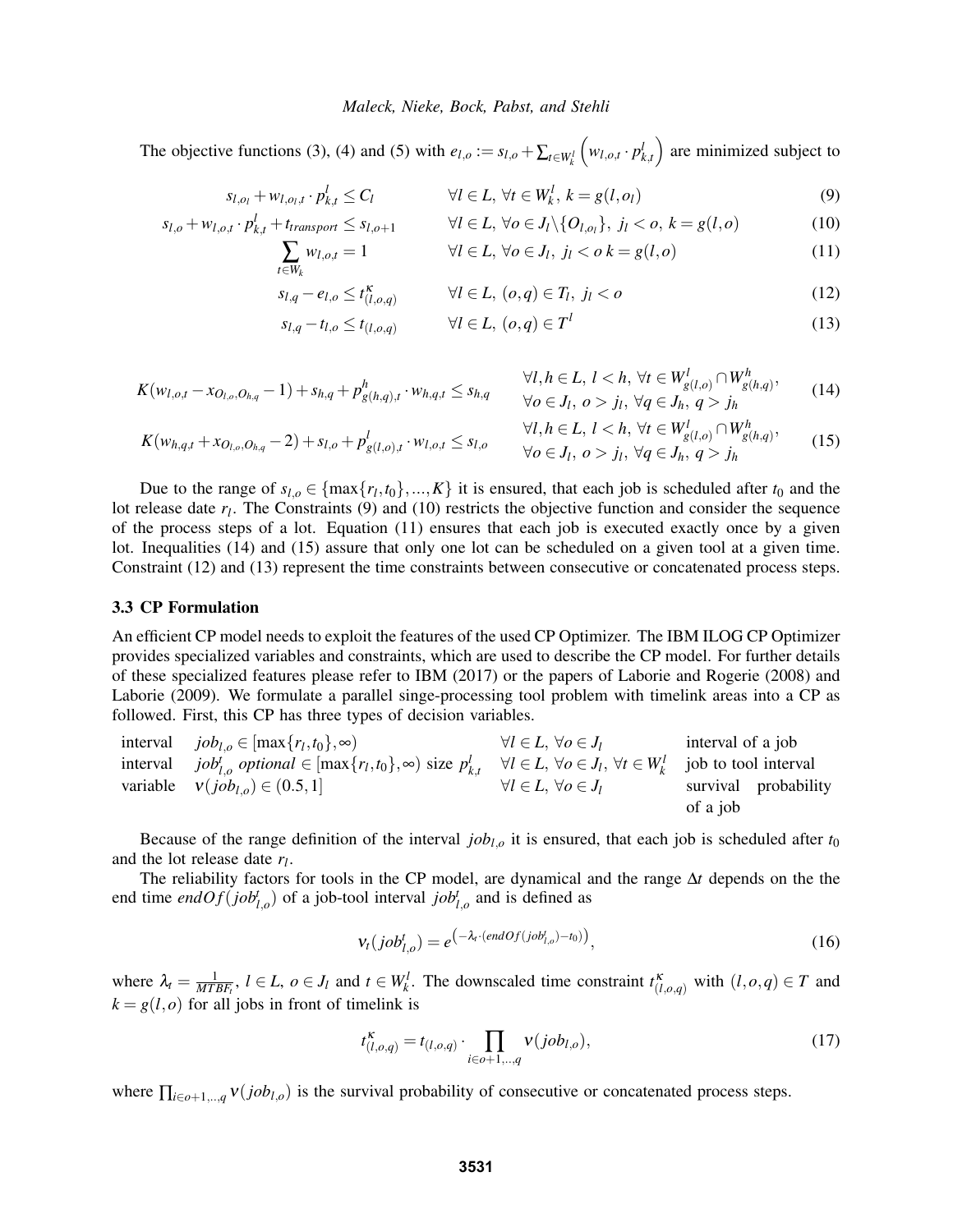The objective functions (3), (4) and (5) with  $s_{l,o} := startOf(job_{l,o})$  and  $e_{l,o} := endOf(job_{l,o})$  are minimized subject to the constraints

$$
endBeforeStart(job_{l,o}, job_{l,o+1}, t_{transport}) \qquad \forall l \in L, \forall o \in J_l : j_l < o < last(J_l)
$$
\n(18)

$$
alternative\left(job_{l,o},\{job_{l,o}^t\}_{\forall t \in W_k^l}\right) \qquad \qquad \forall l \in L, \forall o \in J_l : j_l < o, k = g(l,o) \qquad (19)
$$

$$
noOverlap \left( \{ job_{l,o}^t \}_{\forall l \in L, \forall o \in J_l : t \in W_k^l} \right) \qquad \qquad \forall t \in T, k = g(l, o) \tag{20}
$$

$$
lengthOf\left(job_{l,o}^{t}\right) > 0 \Rightarrow \mathbf{v}(job_{l,o}) = \mathbf{v}(job_{l,o}^{t}) \quad \forall l \in L, \forall o \in J_{l}: j_{l} < o, \forall t \in W_{k}^{l}, k = g(l,o) \quad (21)
$$

$$
startOf(job_{l,q}) - endOf(job_{l,o}) \le t_{(l,o,q)}^K \qquad \qquad \forall l \in L, (o,q) \in T_l, j_l < o \tag{22}
$$

$$
startOf(job_{l,q}) - t_{l,o} \le t_{(l,o,q)} \qquad \qquad \forall l \in L, (o,q) \in T^l \qquad (23)
$$

With the help of the predefined function *endBeforeStart()* constraint (18) assures that the process steps are executed in the right order, with respected to the transport time. Constraint (19) associates the job interval with the job-tool interval and together with (20) they ensure that each job is executed exactly once by a given tool and that only one job can be scheduled on one tool at a given time. If a job is scheduled on a tool the constraint (21) determines the survival probability of a job. Constraints (22) and (23) represent the time constraints between consecutive or concatenated process steps.

## 4 TEST AND RESULTS

In this section, we describe the test environment and compare the performance and solution quality of the two models. The MIP and CP models are implemented with IBM OPL and solved with the IBM ILOG CP and CPLEX 12.8.0.0 solver. The results were computed on exact one thread on a cluster computer with an AMD Ryzen Threadripper 1950X @ 3,4 Ghz and 32Gb RAM.

### 4.1 Test Environment

The tested production area example is motivated by a semiconductor fab. The CP and MIP approaches with the three different objective functions, are compared with the scheduling results of this production area, which is tested for three different problem sizes. The problem sizes depend on the quantities of the lots. This includes the number of jobs that has to be scheduled per lot and how many tools can operate a job. The smallest problem size is defined by a 5 lot problem with a sum of 21 jobs with altogether 50 job-tool assignments. The other scheduling problems contain 15 lots with 62 jobs and a total of 139 job-tool assignments. At last a 30 lot, 118 jobs problem with 266 job-tool assignments is tested. Additionally each lot can have different prioritys, release dates and quantities of wafers. The detailed lot and job definitions can be found in Appendix A at table 1. Also each lot can have one or more time constraint definitions between consecutive or concatenated jobs which is shown in Appendix A at Table 3. The tested examples have 16 available tools for 5 process steps, whereby the process time for a wafer on each tool, which can execute this process, not necessarily have to be identical. The detailed tool and process definitions are shown in the Appendix A at Table 2. Every test environment is solved by the MIP and CP model up to 16 times with the following different time limits: 1s, 3s, 5s, 10s, 20s, 30s, 60s, 90s, 2min, 5min, 10min, 30min, 1h, 2h, 4h and 6h.

## 4.2 Computational results

In this subsection the computed results will be presented and compared with each other. First the MIP approach found, for the smallest problem size of 5 lots, with all objective functions, straightway found the optimal results and stopped the solving process within one second. For the makespan (3) the optimal solution was 10630, for the normalized weighted sum NWS (4) 969.2. The objective value of the balanced normalized weighted sum (BNWS) (5) was 1205.37. The CP approach only found for the makespan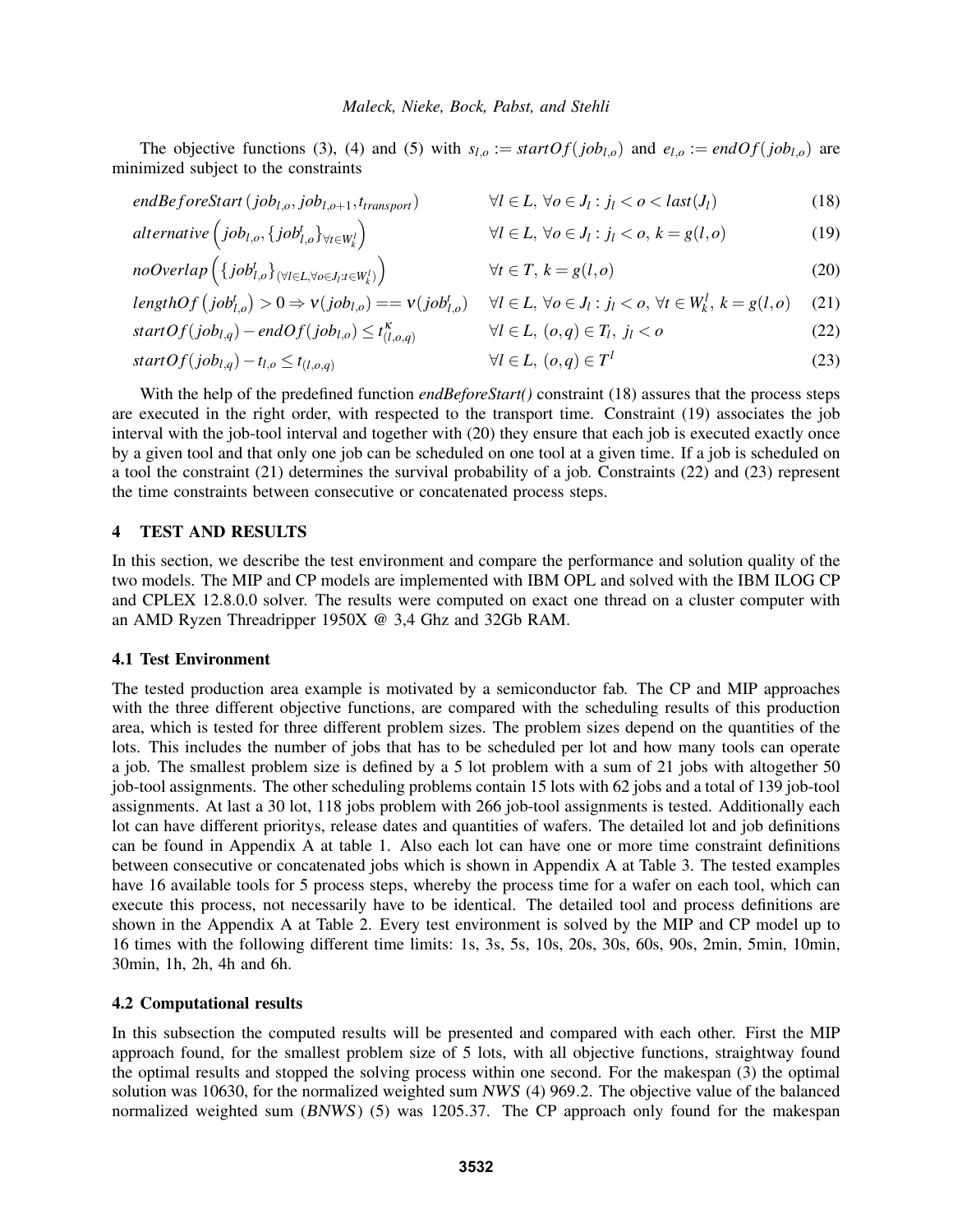#### *Maleck, Nieke, Bock, Pabst, and Stehli*

immediately the optimal solution and stopped the solving process. For the NWS, CP also delivered the optimal solution, but was not able to prove it. The CP optimal gap was within one second 0.04% and within three seconds 0.007%. The CP underperformed with the BNWS (5) as objective function. The first solution within one second delivered a value of 1237.03 with a gap of 0.065% and within three seconds a value of 1213.72 with a gap of 0.047%. Even within 4 hours the CP approach doesn't found a better solution value as 1212.97 with a gap of 0.046%. The performance of the CP and MIP approaches with the makespan objective function (3) are shown for the 15 lot scheduling problem in Figure 2 and for the 30 lot scheduling problem in Figure 3. The dashed line depicts the progress of the objective gap (in percent) regarding to the MIP and CP solutions which were found. The thin line, without points, depicts the best possible found objective value, which is the lower bound of the optimization problem. The stronger lines describe the best found solution values within a given calculation time. The MIP approach found, for the 15 lot problem, the optimal solution within 30 minutes but underperformed in the first 30 seconds in comparison to the CP approach. Figure 2 provides also the disadvantages of the CP solver. That is that the CP approach found the optional solution, but was not able to prove it. For the biggest tested problem size, the CP outperforms the MIP. The MIP found the first solution after 30 seconds whereas the CP found the first solution within one second and a much better solution within 30 seconds.



Figure 2: Computational results on the minimization Figure 3: Computational results on the minimization of the makespan (3) of a 15 lot problem. of the makespan (3) of a 30 lot problem.

The computational results for the minimization of the NWS (4) are shown for the 15 and 30 lot scheduling problem in Figure 4 and 5. The 15 lot problem delivers for the CP and MIP approach very similar results. For the larger problem size the solution quality of the MIP is shifted to the right, in comparison to the CP solution. The results of the BNWS (5) are presented in Figure 6 and 7. It is shown that the CP found within the first seconds solutions. These solutions are better than the solutions found by the MIP approach. But within five seconds the MIP delivers for the 15 lot scheduling problem similar solutions as the CP. For the larger problem size, the MIP found its first solution only after 30 seconds, but this solution is a little bit better than the best solution found with the whole CP approach. Additionally within the next given computation times the MIP outperforms the CP. Based on this results, it is suggested to combine the CP and MIP approach, whereby in the first stage the CP should compute a start solution and in the second stage the MIP should use the objective BNWS. A combination of CP, with a computation time of 5 seconds, and MIP model, with a computation time at minimum 5 seconds, is also shown in Figure 7. It turns out that the combination of CP and MIP outperforms the single CP and MIP models. After 10 seconds it computes a better solution than the MIP alone only after 90 seconds.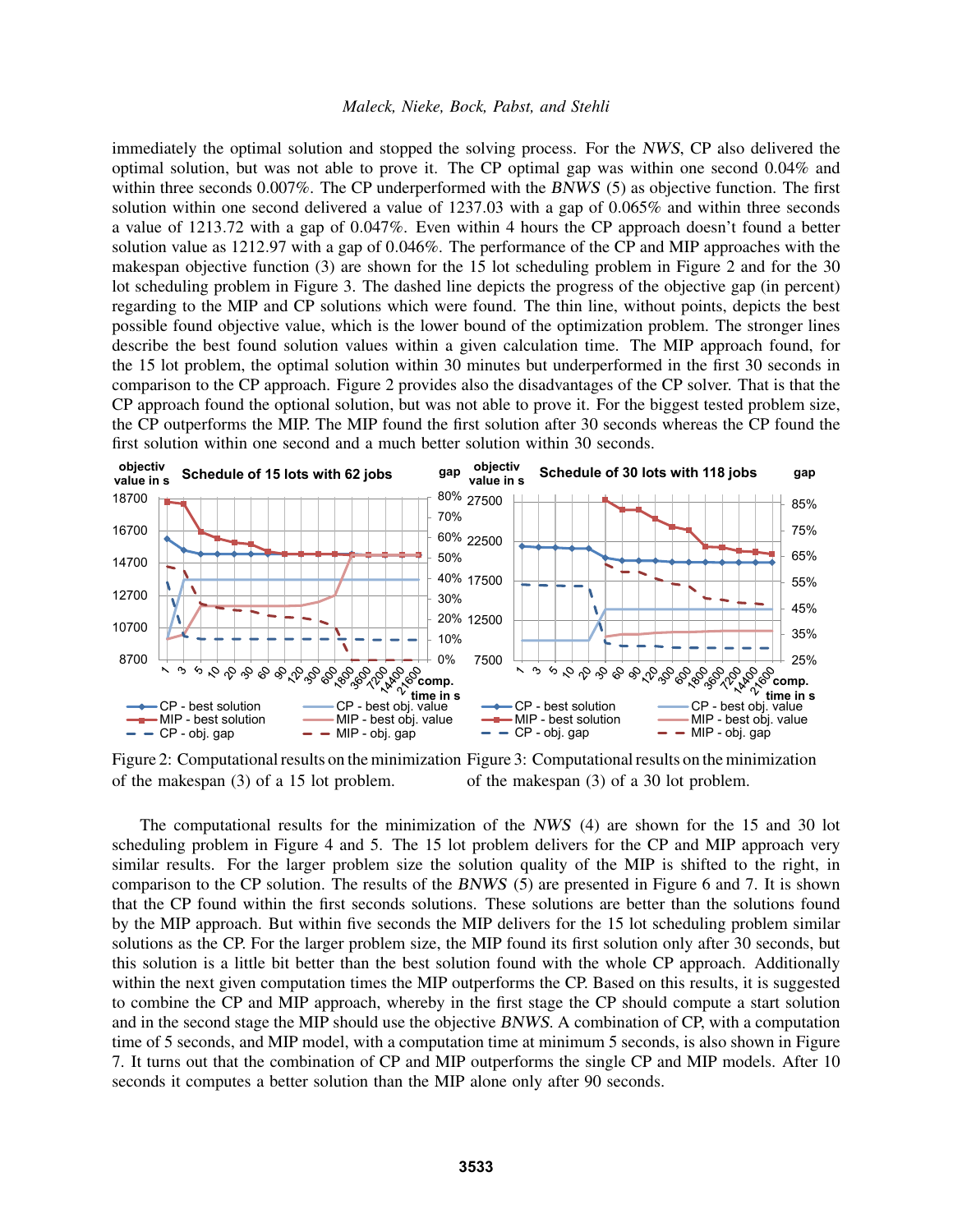

Figure 4: Computational results on the minimization Figure 5: Computational results on the minimization of the NWS (4) of a 15 lot problem. of the NWS (4) of a 30 lot problem.



Figure 6: Computational results on the minimization Figure 7: Computational results of the minimization of the BNWS (5) of a 15 lot problem. of the BNWS (5) of a 30 lot problem.

## 5 CONCLUSION AND OUTLOOK

In this paper, a MIP and CP approach with time constraints was presented which was tested with three different objective functions for three different problem sizes. It turns out that the CP outperforms the MIP with the makespan objective function. For larger problem sizes the CP model finds immediately solutions in contrast to the MIP approach. The test results have been shown that the MIP can prove the optimality much faster than the CP. They also showed that the MIP computes better solutions for more complex objective functions which consist weighted sums, under the restriction that there is enough computation time available. It is advisable for large scheduling problems with makespan optimization problem to use a CP approach or for a weighted sum optimization problem to use the presented combination of CP and MIP. For further investigations the CP and MIP combination should be tested on a more realistic fab environment with over 300 lots containing more than 1000 jobs. Additionally the robustness of such schedules and a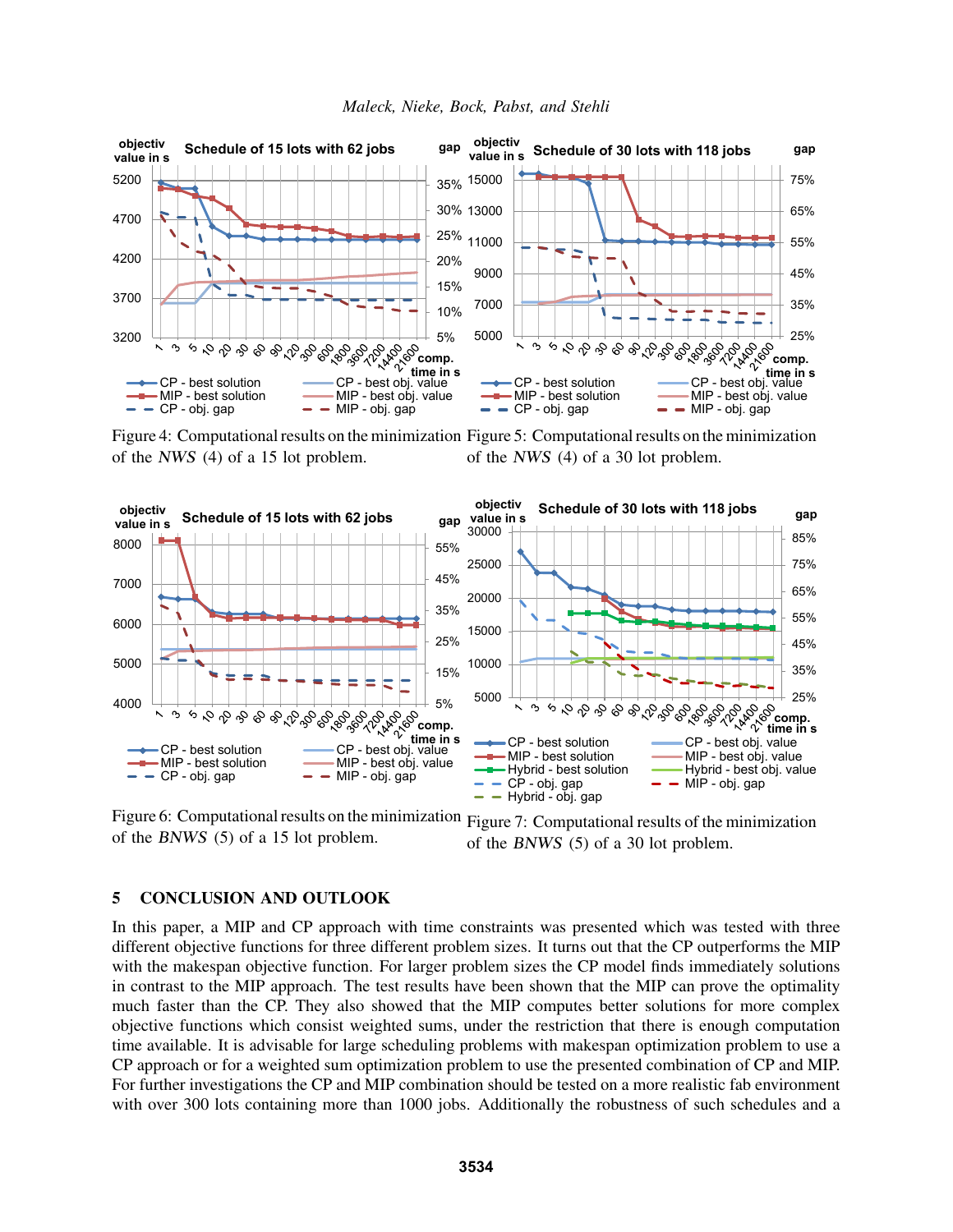long-term simulations study, based on real production environments, should be investigated. For this case, the hybrid model, which is presented in Maleck et al. (2017), seems to be suitable.

# 6 ACKNOWLEDGMENTS

This work was part of the "'Responsive Fab"' project, co-funded by grants from the European Union (EFRE) and the Free State of Saxony (SAB). (project number 100259418).

# A APPENDIX

| lot            | ĴΙ               | $qty_j$ $r_l$   |                | $\omega_i$     | sequence id: $(k, W_k^l)$ , $k = g(l, o)$ |                     |                      |                                       |                                       |
|----------------|------------------|-----------------|----------------|----------------|-------------------------------------------|---------------------|----------------------|---------------------------------------|---------------------------------------|
|                | $\overline{0}$   | $\overline{22}$ | $\mathbf{0}$   |                | $\{1: (1 \{1 \ 2 \ 3\}),\$                | 2: $(3 \{5 \ 6\}),$ | $3: (5 \{9\}),$      | 4: $(6 \{12\}13\}14\}15\}$            |                                       |
|                | $\bf{0}$         | 25              | 20             | $\overline{c}$ | $\{1: (2 \{3, 4\}),\}$                    | 2: $(3 \{5\})$ ,    | 3: $(5 \{9 \ 10\}),$ | 4: $(6 \{12\}13\}14\}15\}$            |                                       |
| $\frac{2}{3}$  | $\mathbf{0}$     | 25              | $\mathbf{0}$   | $\overline{c}$ | $\{1: (1 \{1\}3)\},\$                     | 2: $(3 \{5 \ 6\}),$ | $3: (4 \{7\}),$      | 4: $(5 \{9\}11)$ ,                    | 5: $(7 \{12 \ 13\})$ }                |
|                | $\bf{0}$         | 14              | 30             | $\overline{4}$ | $\{1: (1 \{1 \ 2 \ 3 \ 4\}),\$            | 2: $(4 \{8\})$ ,    | $3: (5 \{10\ 11\}),$ | 4: $(6 \{12\} \ 13 \ 14 \ 15 \ 16)$ } |                                       |
| 5              | $\mathbf{0}$     | 25              | $\mathbf{0}$   | $\overline{c}$ | 1: $(3 \{6\})$ ,                          | 2: $(4 \{7 \}8)$ ,  | $3: (5 \{10\ 11\}),$ | 4: $(8 \{14 \ 15 \ 16\})$             |                                       |
| 6              | $\mathbf{0}$     | 3               | 85             | 5              | $1: (2 \{1 \ 2 \ 3\}),$                   | 2: $(3 \{5 \ 6\}),$ | $3: (5 \{9\}),$      | 4: $(8 \{14 \ 15 \ 16\})$             |                                       |
| $\overline{7}$ | $\bf{0}$         | 15              | 20             | $\overline{c}$ | $\{1: (1 \{3, 4\}),\}$                    | 2: $(3 \{5\})$ ,    | $3: (5 \{9 \ 10\}),$ | 4: $(6 \{12\ 13\ 14\ 15\})$ }         |                                       |
| 8              | $\boldsymbol{0}$ | 25              | $\mathbf{0}$   | $\overline{4}$ | $\{1: (2 \{1\}3)\},\$                     | 2: $(3 \{5 \ 6\}),$ | $3: (4 \{7\}),$      | 4: $(5 \{9\}11)$ ,                    | 5: $(8 \{14 \ 15\})$ }                |
| 9              | $\bf{0}$         | 25              | 10             | $\overline{2}$ | $\{1: (1 \{1 \ 2 \ 3 \ 4\}),\$            | 2: $(4 \{8\})$ ,    | $3: (5 \{10\ 11\}),$ | 4: $(6 \{12\}13\}14\}15\}$            |                                       |
| 10             | $\bf{0}$         | 23              | 10             | $\overline{2}$ | $\{1: (3 \{6\}),\}$                       | 2: $(4 \{7 \}8)$ ,  | $3: (5 \{10\ 11\}),$ | 4: $(7 \{12 \ 13\})$ }                |                                       |
| 11             | $\mathbf{0}$     | 25              | $\overline{0}$ | $\overline{2}$ | 1: $(1 \{1\ 2\ 3\})$ ,                    | 2: $(3 \{5 \ 6\}),$ | $3: (5 \{9\}),$      | 4: $(7 \{12 \ 13\})$ }                |                                       |
| 12             | $\bf{0}$         | 25              | 90             | $\overline{c}$ | $\{1: (1 \{3, 4\}),\}$                    | 2: $(3 \{5\})$ ,    | $3: (5 \{9\ 10\}),$  | 4: $(6 \{12\} \ 13 \ 14 \ 15 \ 16)$ } |                                       |
| 13             | $\mathbf{0}$     | 23              | $\overline{0}$ | $\overline{c}$ | 1: $(2 \{1 \ 2 \ 3\}),$                   | 2: $(3 \{5 \ 6\}),$ | $3: (5 \{9\}),$      | 4: $(9 \{15 \{16\})\}$                |                                       |
| 14             | $\bf{0}$         | 14              | 200 6          |                | $\{1: (2 \{3, 4\}),\}$                    | 2: $(3 \{5\})$ ,    | $3: (5 \{9 \ 10\}),$ | 4: $(8 \{15 \ 16\})$                  |                                       |
| 15             | $\bf{0}$         | 25              | $\mathbf{0}$   | $\overline{c}$ | $\{1: (3 \{6\}),\}$                       | 2: $(4 \{7 \}8)$ ,  | $3: (5 \{10\ 11\}),$ | 4: $(6 \{12\ 13\ 14\ 15\ 16\})$       |                                       |
| 16             | $\bf{0}$         | 25              | 30             | $\overline{c}$ | $\{1: (1 \{13\}),\$                       | 2: $(3 \{5 \ 6\}),$ | $3: (4 \{7\}),$      | 4: $(5 \{9\}11)$ ,                    | 5: $(9 \{14\} \{15\} \{16\})$         |
| 17             | $\mathbf{0}$     | 23              | $\overline{0}$ | $\overline{2}$ | $\{1: (2 \{1\}3)\},\$                     | 2: $(3 \{5 \ 6\}),$ | $3: (4 \{7\}),$      | 4: $(5 \{9\}11)$ ,                    | 5: $(8 \{14\} \{15\} \{16\})$         |
| 18             | $\mathbf{0}$     | 23              | 10             | 4              | $\{1: (2 \{3, 4\}),\}$                    | 2: $(3 \{5\})$ ,    | $3: (5 \{9\ 10\}),$  | 4: $(7 \{12 \ 13\})$ }                |                                       |
| 19             | $\bf{0}$         | 16              | 15             | 4              | $\{1: (1 \{1 \ 2 \ 3 \ 4\}),\$            | 2: $(4 \{8\})$ ,    | $3: (5 \{10\ 11\}),$ | 4: $(6 \{12\ 13\ 14\ 15\ 16\})$ }     |                                       |
| 20             | 1                | 14              | 10             | $\overline{4}$ | $\{1: (2 \{1\}3)\},\$                     | 2: $(3 \{5 \ 6\}),$ | $3: (4 \{7\}),$      | 4: $(5 \{9\}11)$ ,                    | 5: $(6 \{12\} \ 13 \ 14 \ 15 \ 16)$ } |
| 21             | $\mathfrak{2}$   | 25              | 5 <sup>5</sup> | 2              | $\{1: (1 \{1 \ 2 \ 3\}),\$                | 2: $(5 \{9\}10)$ ,  | $3: (4 \{8\}),$      | 4: $(3 \{5 \ 6\}),$                   | 5: $(6 \{12\} \ 13 \ 14 \ 15 \ 16)$ } |
| 22             |                  | 25              | 90             | $\overline{2}$ | $\{1: (2 \{1\}3)\},\$                     | 2: $(5 \{9\}10)$ ,  | $3: (4 \{8\}),$      | 4: $(3 \{5 \ 6\}),$                   | 5: $(9 \{14\} )$ }                    |
| 23             | $\overline{c}$   | 23              | $\overline{0}$ | $\overline{c}$ | $\{1: (2 \{1 \ 2 \ 3 \ 4\}),\$            | 2: $(5 \{9\}11)$ ,  | $3: (4 \{7\}),$      | 4: $(3 \{5 \ 6\}),$                   | 5: $(8 \{14\ 15\})$                   |
| 24             | 2                | 19              | 200            | 6              | $\{1: (2 \{1 \ 2 \ 3\}),\$                | 2: $(5 \{9\}11)$ ,  | 3: $(4 \{7 \}8)$ ,   | 4: $(3 \{5 \ 6\}),$                   | 5: $(6 \{13\}14\ 15\ 16)$ }           |
| 25             |                  | 23              | 30             | $\overline{2}$ | $\{1: (2 \{1\ 2\}),\$                     | 2: $(3 \{5 \ 6\}),$ | $3: (4 \{7\}),$      | 4: $(6 \{12\ 13\ 14\ 15\})$           |                                       |
| 26             | $\mathfrak{2}$   | 15              | 30             | $\overline{c}$ | $\{1: (2 \{1\}3)\},\$                     | 2: $(3 \{5 \ 6\}),$ | 3: $(4 \{7 \}8)$ ,   | 4: $(7 \{12 \ 13\})$ }                |                                       |
| 27             | $\mathbf{1}$     | 23              | $\overline{0}$ | 2              | 1: $(2 \{1\ 3\ 4\}),$                     | 2: $(3 \{5 \ 6\}),$ | $3: (4 \{7 \}8)$ ,   | 4: $(6 \{12\ 13\ 14\ 15\})$           |                                       |
| 28             | 1                | 23              | 10             | $\overline{4}$ | $\{1: (2 \{14\}),\$                       | 2: $(3 \{5 \ 6\}),$ | $3: (4 \{7 \}8)$ ,   | 4: $(5 \{9\}11)$ ,                    | 5: $(8 \{14 \} 15 \{16\})$            |
| 29             | 1                | 19              | 15             | 4              | $\{1: (2 \{1 \ 2 \ 4\}),\$                | 2: $(3 \{5 \ 6\}),$ | $3: (4 \{7 \}8)$ ,   | 4: $(5 \{9\}11)$ ,                    | 5: $(8 \{14 \ 15 \ 16\})$             |
| 30             | 2                | 14              | 10             | $\overline{4}$ | $\{1: (2 \{1\}3)\},\$                     | 2: $(3 \{5 \ 6\}),$ | $3: (4 \{7 \}8)$ ,   | 4: $(5 \{9\}11)$ ,                    | 5: $(6 \{12\ 13\ 14\ 15\ 16\})$       |

Table 1: Set of jobs  $o \in J_l$  of each lot  $l \in L$ .

| Table 2: Tool $t \in T$ definitions and set of their process times. |  |  |  |
|---------------------------------------------------------------------|--|--|--|
|---------------------------------------------------------------------|--|--|--|

|   | <b>MTBF</b> |                | $\{(k: p_{k,t} \text{ in } s), k \in P\}$ |    | <b>MTBF</b> | $\{(k: p_{k}, in s), k \in P\}$ |              |          |
|---|-------------|----------------|-------------------------------------------|----|-------------|---------------------------------|--------------|----------|
|   | 170842      | $\{(1: 70),\}$ | (2: 90)                                   | 9  | 129253      | $\{(5: 90)\}\$                  |              |          |
| 2 | 129253      | $\{(1: 85),\$  | (2: 55)                                   | 10 | 140808      | $\{(5: 110)\}\$                 |              |          |
| 3 | 170842      | $\{(1: 75),\}$ | (2: 62)                                   | 11 | 154462      | $\{(5: 100)\}\$                 |              |          |
| 4 | 154462      | $\{(1: 58),\$  | (2: 95)                                   | 12 | 215875      | $\{(6: 110),\}$                 | (7: 110)     |          |
| 5 | 154462      | $\{(3: 50)\}$  |                                           | 13 | 154462      | $\{(6: 100),\}$                 | (7: 100)     |          |
| 6 | 190859      | $\{(3: 80)\}\$ |                                           | 14 | 350923      | $\{(6: 94),\}$                  | $(8: 70)$ ,  | (9: 89)  |
| 7 | 350923      | $\{(4: 40)\}$  |                                           | 15 | 215875      | $\{(6: 100),\}$                 | $(8: 87)$ ,  | (9: 110) |
| 8 | 248034      | $\{(4: 50)\}$  |                                           | 16 | 154462      | $\{(6: 80),\}$                  | $(8: 107)$ , | (9: 100) |

Table 3: Set of timelink areas of each lot  $l \in L$ .

|    | $\{(o \rightarrow q : t_{l.o.a} \text{ in } s), \forall (o,q) \in T^l\}$ |                             |                             |                            |    | $\{(\rho \rightarrow q : t_{l,o,q} \text{ in } s), \forall (\rho,q) \in T^l\}$ |                              |                             |                            |
|----|--------------------------------------------------------------------------|-----------------------------|-----------------------------|----------------------------|----|--------------------------------------------------------------------------------|------------------------------|-----------------------------|----------------------------|
|    | $\{(1 \rightarrow 3: 8600)\}$                                            |                             |                             |                            | 16 | $\{(1 \rightarrow 3: 9600),\}$                                                 | $(3 \rightarrow 4: 9600)$ ,  | $(4 \rightarrow 5: 15600)$  |                            |
|    | $\{(1 \rightarrow 2; 6600)\}.$                                           | $(2 \rightarrow 3: 6600)$   |                             |                            | 17 | $\{(1 \rightarrow 3: 9600),\}$                                                 | $(3 \rightarrow 4: 8600)$ ,  | $(4 \rightarrow 5: 15600)$  |                            |
|    | $\{(1 \rightarrow 2; 6600)\}.$                                           | $(2 \rightarrow 3: 5600)$ , | $(3 \rightarrow 4: 5600)$ , | $(4 \rightarrow 5: 15600)$ | 18 | $\{(1 \rightarrow 3: 8600),\}$                                                 | $(3 \rightarrow 4: 10600)$   |                             |                            |
|    | $\{(2 \rightarrow 3: 16600),\}$                                          | $(3 \rightarrow 4: 15600)$  |                             |                            | 19 | $\{(1 \rightarrow 3: 9600),\}$                                                 | $(3 \rightarrow 4: 86400)$ , |                             |                            |
|    | $\{(1 \rightarrow 2: 5600),\}$                                           | $(2 \rightarrow 3: 4400)$   |                             |                            | 20 | $\{(1 \rightarrow 2: 5600),\}$                                                 | $(2 \rightarrow 3: 4600)$ ,  | $(3 \rightarrow 4: 6600)$ , | $(4 \rightarrow 5: 15600)$ |
| 6  | $\{(1 \rightarrow 3: 8600),\}$                                           | $(3 \rightarrow 4: 16600)$  |                             |                            | 21 | $\{(1 \rightarrow 2: 6600),\}$                                                 | $(2 \rightarrow 3: 8600)$ ,  | $(3 \rightarrow 5: 86400)$  |                            |
|    | $\{(1 \rightarrow 2: 9600),\}$                                           | $(2 \rightarrow 3: 5600)$   |                             |                            | 22 | $\{(1 \rightarrow 2: 3600),\}$                                                 | $(2 \rightarrow 3: 8600)$ ,  | $(3 \rightarrow 5: 86400)$  |                            |
| 8  | $\{(1 \rightarrow 2: 6600),\}$                                           | $(2 \rightarrow 3: 8600)$ , | $(3 \rightarrow 4: 6600)$ , | $(4 \rightarrow 5: 15600)$ | 23 | $\{(1 \rightarrow 2: 5600),\}$                                                 | $(2 \rightarrow 3: 8600)$ ,  | $(3 \rightarrow 5: 16600)$  |                            |
| 9  | $\{(2 \rightarrow 3: 9600),\}$                                           | $(3 \rightarrow 4: 86400)$  |                             |                            | 24 | $\{(1 \rightarrow 2: 6600),\}$                                                 | $(2 \rightarrow 3: 8600)$ ,  | $(3 \rightarrow 5: 18600)$  |                            |
| 10 | $\{(1 \rightarrow 2: 8900),\}$                                           | $(3 \rightarrow 4: 86400)$  |                             |                            | 25 | $\{(1 \rightarrow 2: 3600),\}$                                                 | $(2 \rightarrow 3: 8600)$ ,  | $(3 \rightarrow 4: 8600)$   |                            |
| 11 | $\{(1 \rightarrow 2: 5600),\}$                                           | $(3 \rightarrow 4: 86400)$  |                             |                            | 26 | $\{(1 \rightarrow 2: 3600),\}$                                                 | $(2 \rightarrow 3: 8600)$ ,  | $(3 \rightarrow 4: 8600)$   |                            |
| 12 | $\{(1 \rightarrow 2: 4900),\}$                                           | $(3 \rightarrow 4: 86400)$  |                             |                            | 27 | $\{(1 \rightarrow 2: 3600),\}$                                                 | $(2 \rightarrow 3: 9600)$ ,  | $(3 \rightarrow 4: 8600)$   |                            |
| 13 | $\{(1 \rightarrow 2; 5600)\}$                                            | $(2 \rightarrow 3: 4600)$ , | $(3 \rightarrow 4: 86400)$  |                            | 28 | $\{(1 \rightarrow 2: 3600),\}$                                                 | $(2 \rightarrow 3; 6600)$ .  | $(3 \rightarrow 5: 86400)$  |                            |
| 14 | $\{(1 \rightarrow 2: 6600),\}$                                           | $(2 \rightarrow 3: 7600)$ , | $(3 \rightarrow 4: 86400)$  |                            | 29 | $\{(1 \rightarrow 2: 3600),\}$                                                 | $(2 \rightarrow 3: 8600)$ ,  | $(3 \rightarrow 5: 86400)$  |                            |
| 15 | $\{(1 \rightarrow 2: 8600),\}$                                           | $(2 \rightarrow 3: 8600)$ , | $(3 \rightarrow 4: 86400)$  |                            | 30 | $\{(1 \rightarrow 2: 3600),\}$                                                 | $(2 \rightarrow 3: 6600)$ ,  | $(3 \rightarrow 5: 86400)$  |                            |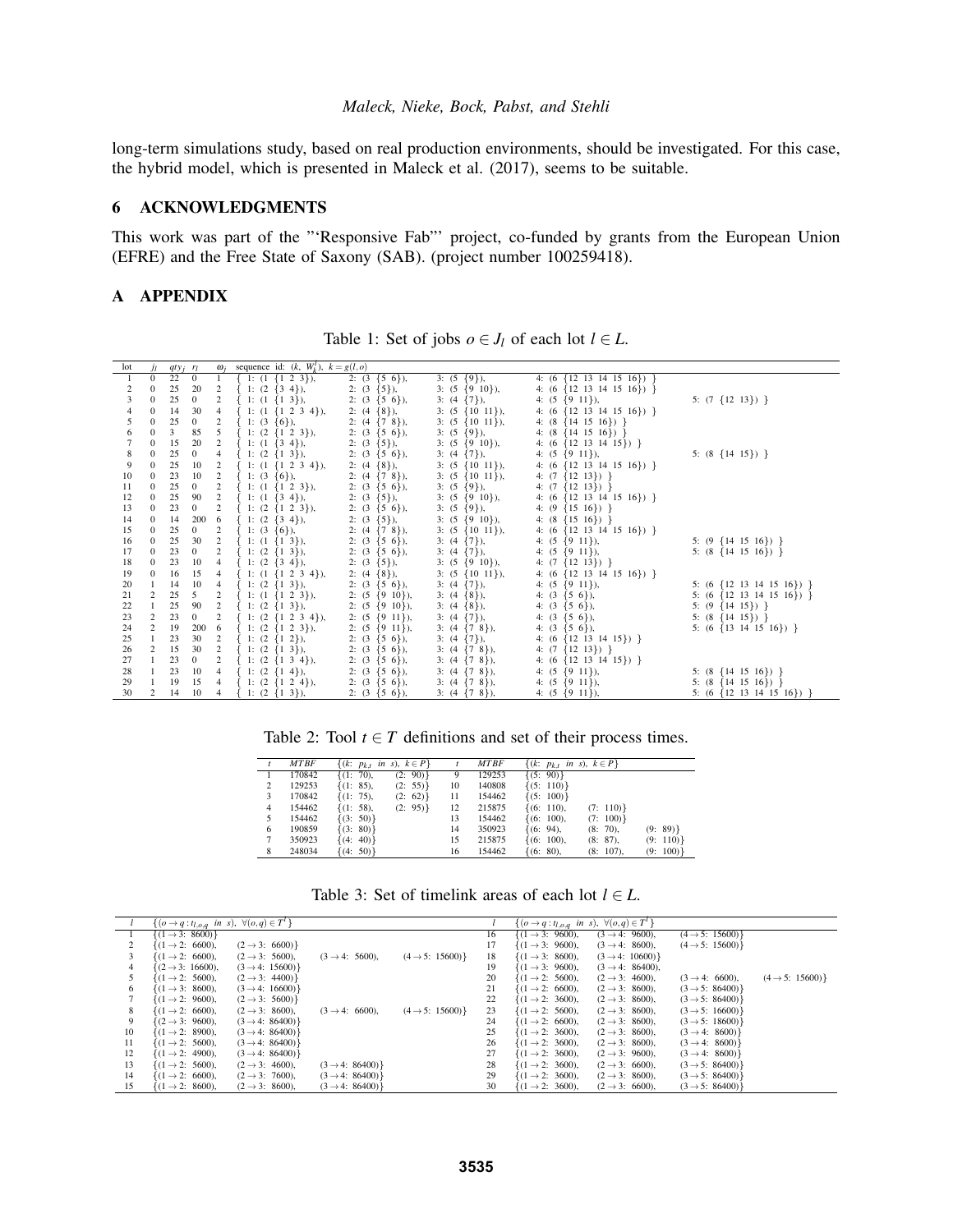## **REFERENCES**

- Baptiste, P., C. Le Pape, and W. P. Nuijten. 2012. *Constraint-Based Scheduling: Applying Constraint Programming to Scheduling Problems*. International Series in Operations Research & Management Science. New York, US: Springer Science and Business Media.
- Brucker, P. 2007. *Scheduling Algorithms*. 5. ed. Heidelberg: Springer.
- Cho, L., H. M. Park, J. K. Ryan, T. C. Sharkey, C. Jung, and D. Pabst. 2014. "Production Scheduling with Queue-time Constraints: Alternative Formulations". In *Proceedings of the 2014 Industrial and Systems Engineering Research Conference*, edited by Y. Guan and H. Liao, 282–291. Montral, QC, Canada: Institute of Industrial and Systems Engineers (IISE).
- Garey, M. R., D. S. Johnson, and R. Sethi. 1976. "The Complexity of Flowshop and Jobshop Scheduling". *Mathematics of Operations Research* 1(2):117–129.
- Graham, R. L., E. L. Lawler, J. K. Lenstra, and A. R. Kan. 1979. "Optimization and Approximation in Deterministic Sequencing and Scheduling: a Survey". *Annals of Discrete Mathematics* 5:287–326.
- Ham, A. 2018. "Scheduling of Dual Resource Constrained Lithography Production: Using CP and MIP/CP". *IEEE Transactions on Semiconductor Manufacturing* 31(1):52–61.
- Ham, A., J. Fowler, and E. Cakici. 2017. "Constraint Programming Approach for Scheduling Jobs with Release Times, Non-identical Sizes, and Incompatible Families on Parallel Batching Machines". *IEEE Transactions on Semiconductor Manufacturing* 30(4):500–507.
- IBM 2017. *IBM ILOG CPLEX Optimization Studio OPL Language Reference Manual*. Version 12 Release 8 ed. IBM.
- Jaehn, F., and E. Pesch. 2014. *Ablaufplanung: Einführung in Scheduling*. Heidelberg, Germany: Springer.
- Klemmt, A. 2012. *Ablaufplanung in der Halbleiter- und Elektronikproduktion: Hybride Optimierungsverfahren und Dekompositionstechniken*. Wiesbaden, Germany: Springer Vieweg.
- Klemmt, A., J. Kutschke, and C. Schubert. 2017. "From dispatching to scheduling: Challenges in integrating a generic optimization platform into semiconductor shop floor execution". In *Proceedings of the 2017 Winter Simulation Conference (WSC)*, edited by W. K. V. Chan, A. D'Ambrogio, G. Zacharewicz, N. Mustafee, G. Wainer, and E. Page, 3691–3702. Piscataway, NJ: IEEE.
- Klemmt, A., and L. Mönch. 2012. "Scheduling Jobs with Time constraints Between Consecutive Process Steps in Semiconductor Manufacturing". In *Proceedings of the 2012 Winter Simulation Conference (WSC)*, edited by C. Laroque, J. Himmelspach, R. Pasupathy, O. Rose, and A. Uhrmacher, 2173–2182. Piscataway, NJ: IEEE.
- Laborie, P. 2009. "IBM ILOG CP Optimizer for Detailed Scheduling Illustrated on Three Problems". In *Integration of AI and OR Techniques in Constraint Programming for Combinatorial Optimization Problems*, edited by W.-J. van Hoeve and J. N. Hooker, 148–162. Heidelberg, Germany: Springer.
- Laborie, P., and J. Rogerie. 2008. "Reasoning with Conditional Time-Intervals". In *Proceedings of the Twenty-First International FLAIRS Conference*, 555–560: AAAI.
- Liu, X. 2012. *Survival analysis: models and applications*. John Wiley & Sons.
- Malapert, A., C. Guret, and L.-M. Rousseau. 2012. "A constraint programming approach for a batch processing problem with non-identical job sizes". *European Journal of Operational Research* 221(3):533–545.
- Maleck, C., and T. Eckert. 2017. "A comparison of control methods for production areas with time constraints and tool interruptions in semiconductor manufacturing". In *40th Int. Spring Seminar on Electronics Technology (ISSE)*. Sofia, Bulgaria: IEEE.
- Maleck, C., G. Weigert, D. Pabst, and M. Stehli. 2017. "Robustness analysis of an MIP for production areas with time constraints and tool interruptions in semiconductor manufacturing". In *Proceedings of the 2017 Winter Simulation Conference (WSC)*, edited by W. K. V. Chan, A. D'Ambrogio, G. Zacharewicz, N. Mustafee, G. Wainer, and E. Page, 3714–3725. Piscataway, NJ: IEEE.
- Thomas Pomorski 2009. "Major Revision Update for SEMI E10 Specification for Definition and Measurement of Equipment Reliability, Availability, and Maintainability (RAM)". http://www.semi.org/en/semi-e10 specification-equipment-reliability-availability-and-maintainability. called at 06/26/2018.